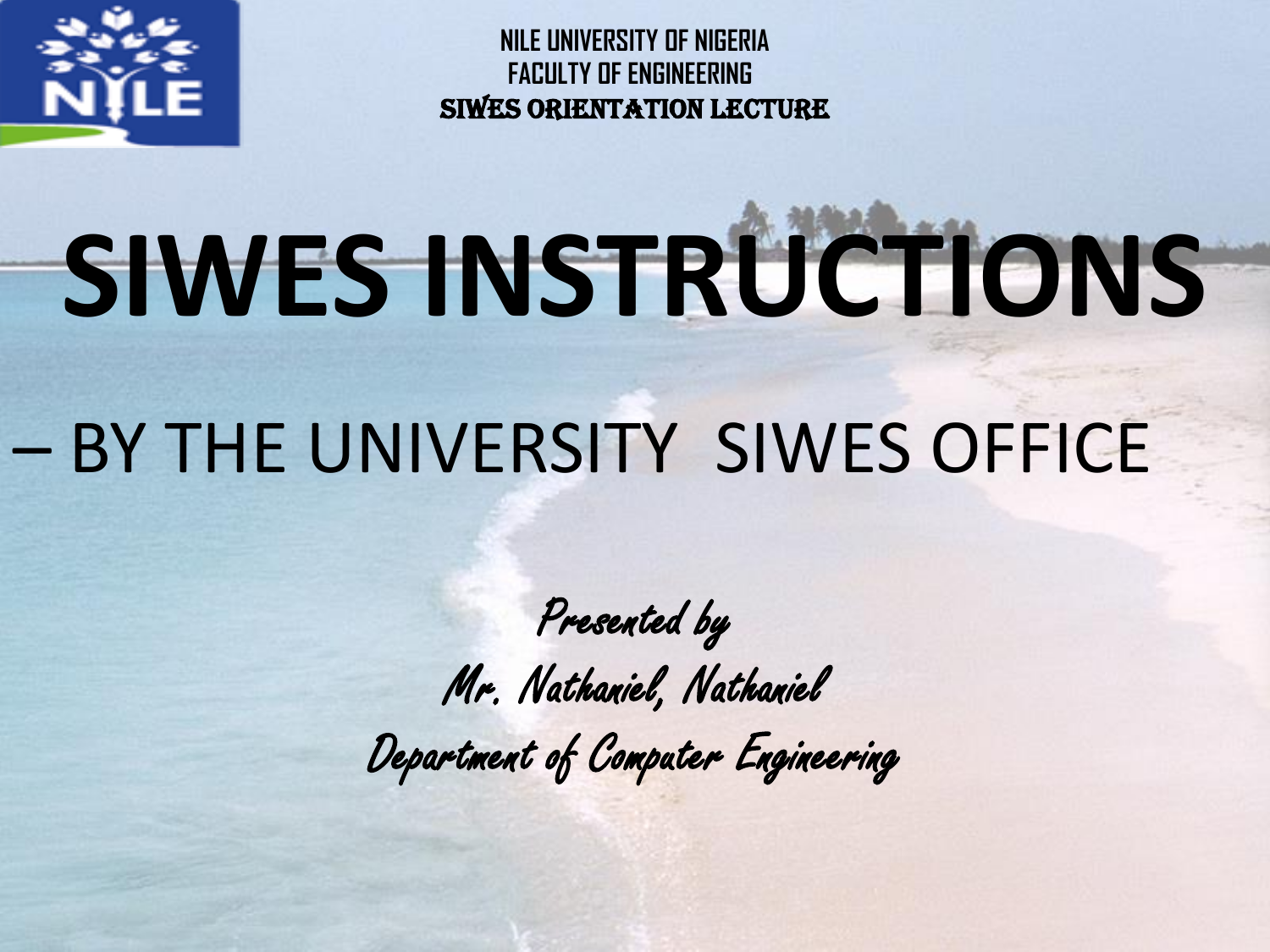

**1. GENERAL INFORMATION 2. STEPS IN SIWES 3. SIWES LOGBOOKING 4. SIWES REPORT WRITING FORMAT 5. OTHER INFORMATION**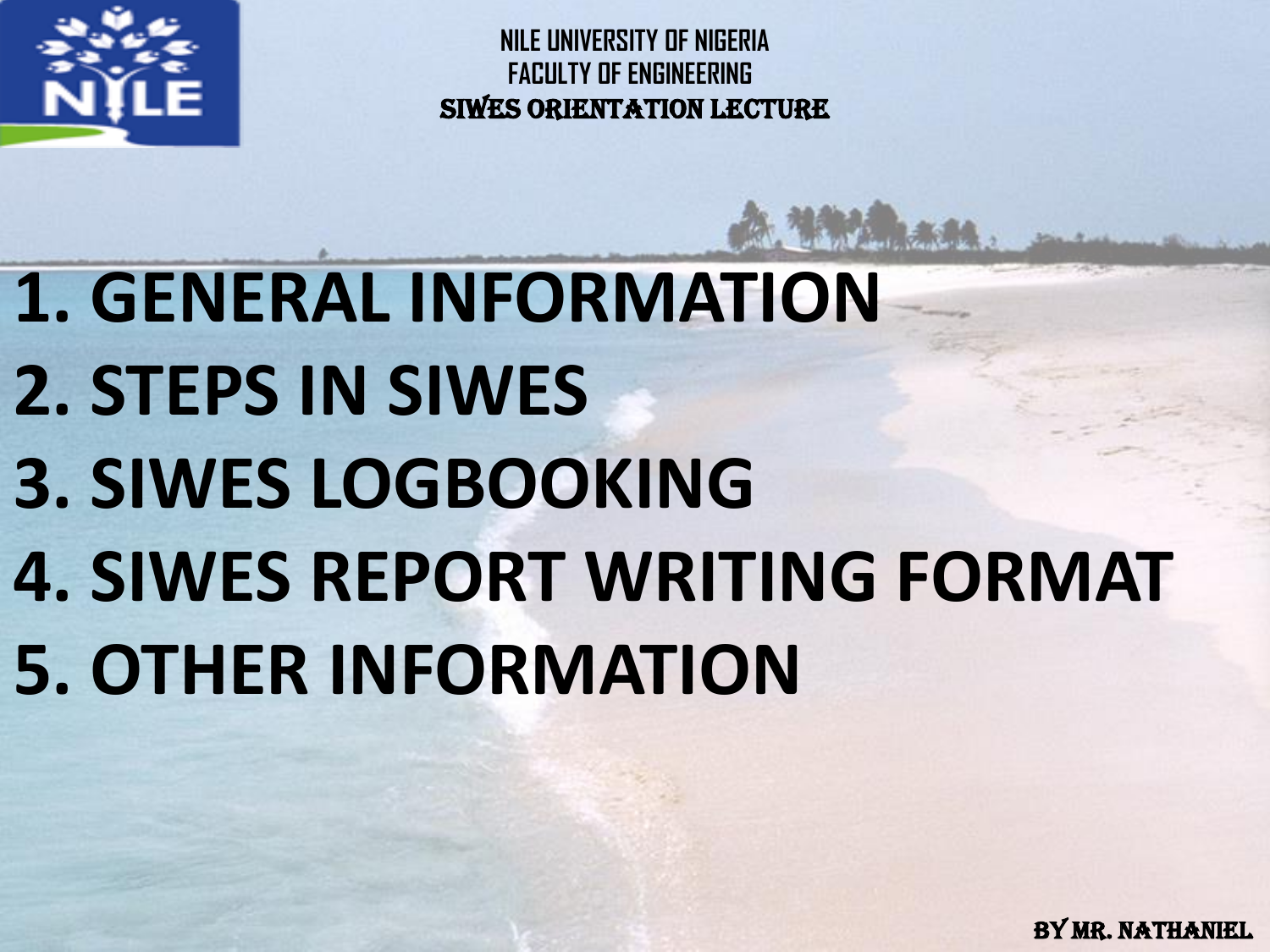

## **1. GENERAL INFORMATION**

**SIWES BACKGROUND OBJECTIVES OF SIWES**  $\div$  **BODIES INVOLVED IN THE MANAGEMENT OF SIWES**

By MR. NATHANIEL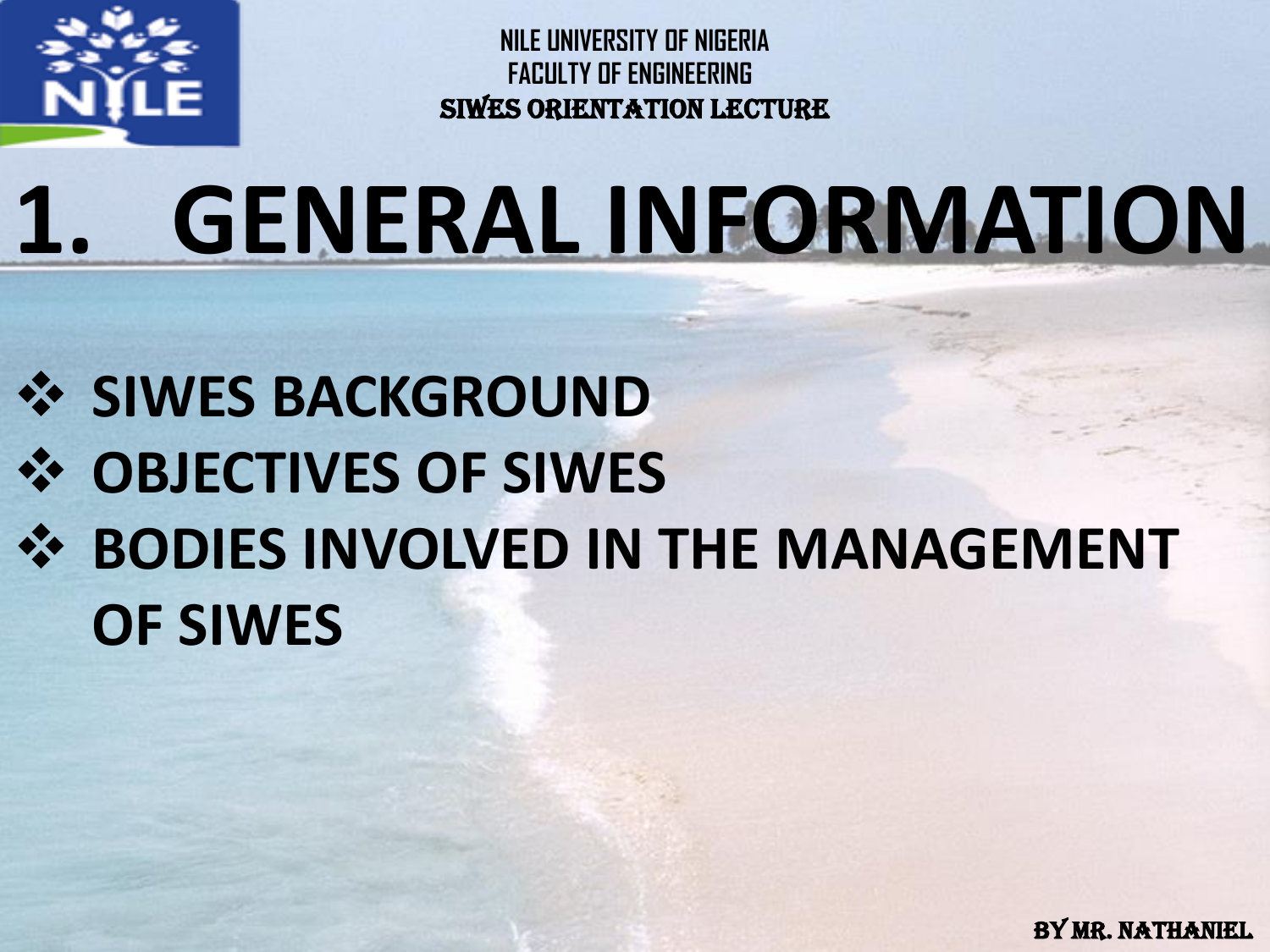

GENERAL INFORMATION

#### **SIWES BACKGROUND**

In the earlier stage of science and technology education in Nigeria, students were graduating from their respective institutions without any technical knowledge or working experience. It was in this view that students undergoing science and technology related courses were mandated to emback on Industrial Training to enable them acquire technical knowledge or working experience before graduating from their various institutions.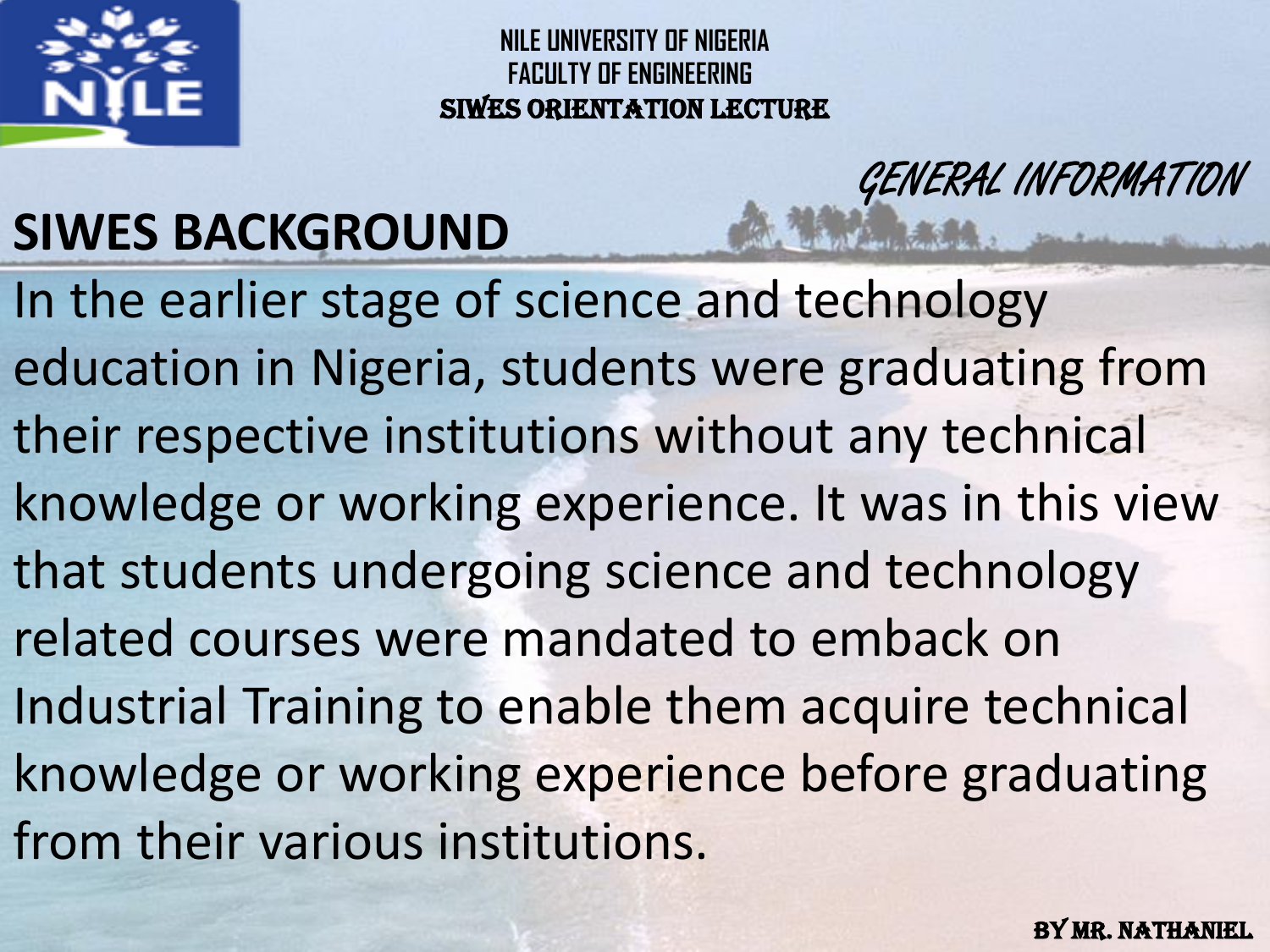

GENERAL INFORMATION

#### **OBJECTIVES OF SIWES**

The Industrial Training Funds policy which established SIWES outlined its objectives thus:

- ❖ Provide an avenue for students in higher institutions to acquire industrial skills and experiences during their course of study.
- ❖ Prepare students for industrial work situations that they are likely to meet after graduation.
- Expose students to work methods and techniques in handling equipment and machinery that may not be available in their institutions.

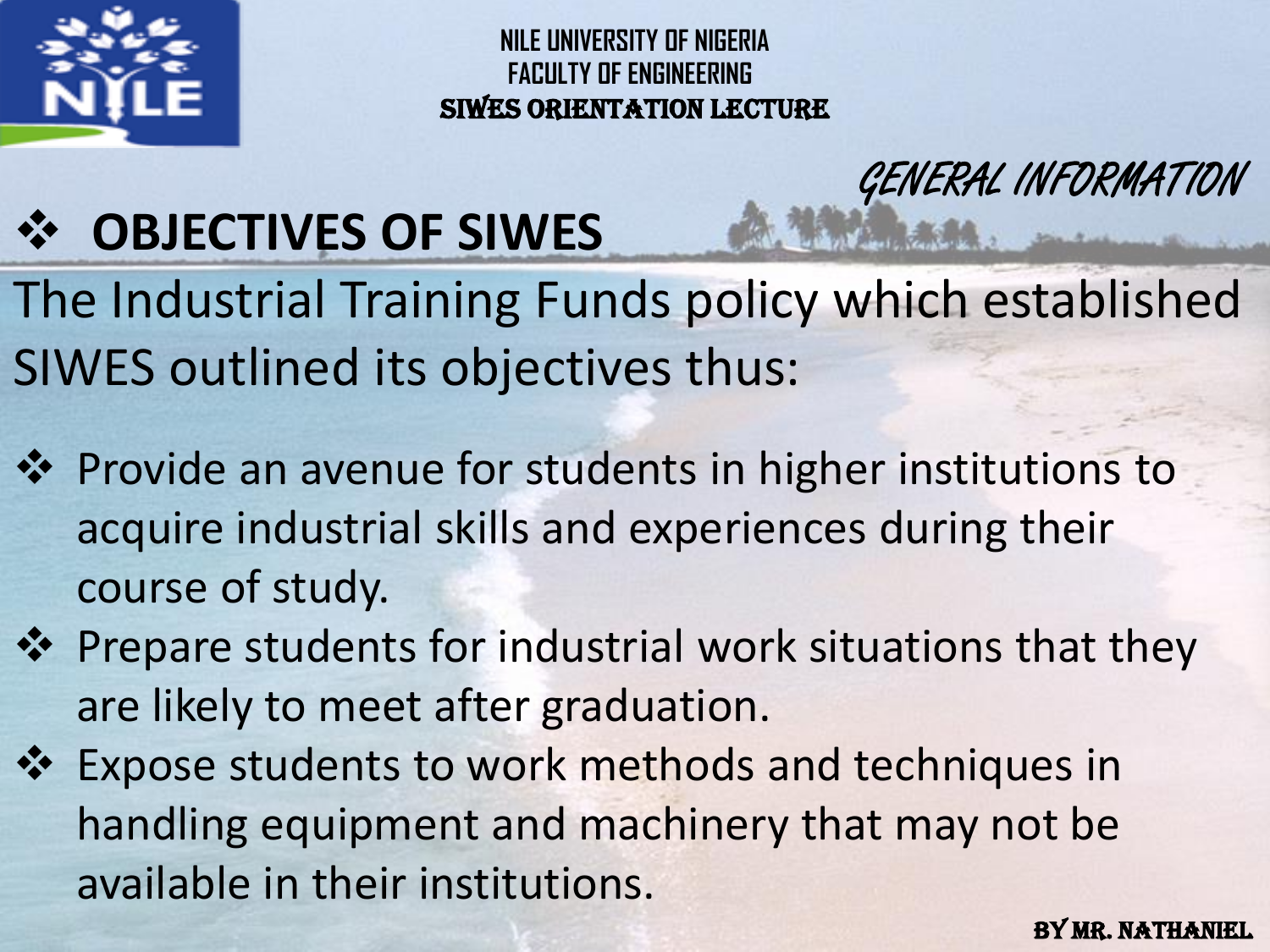

GENERAL INFORMATION

#### **OBJECTIVES OF SIWES (Contd.)**

- Make the transition from school to the world of work easier and enhance students' contacts for later job placements.
- ❖ Provide students with the opportunities to apply their educational knowledge in real work situations, thereby bridging the gap between theory and practice.
- Enlist and strengthen employers' involvement in the entire educational process and prepare students for employment in Industry. Etc.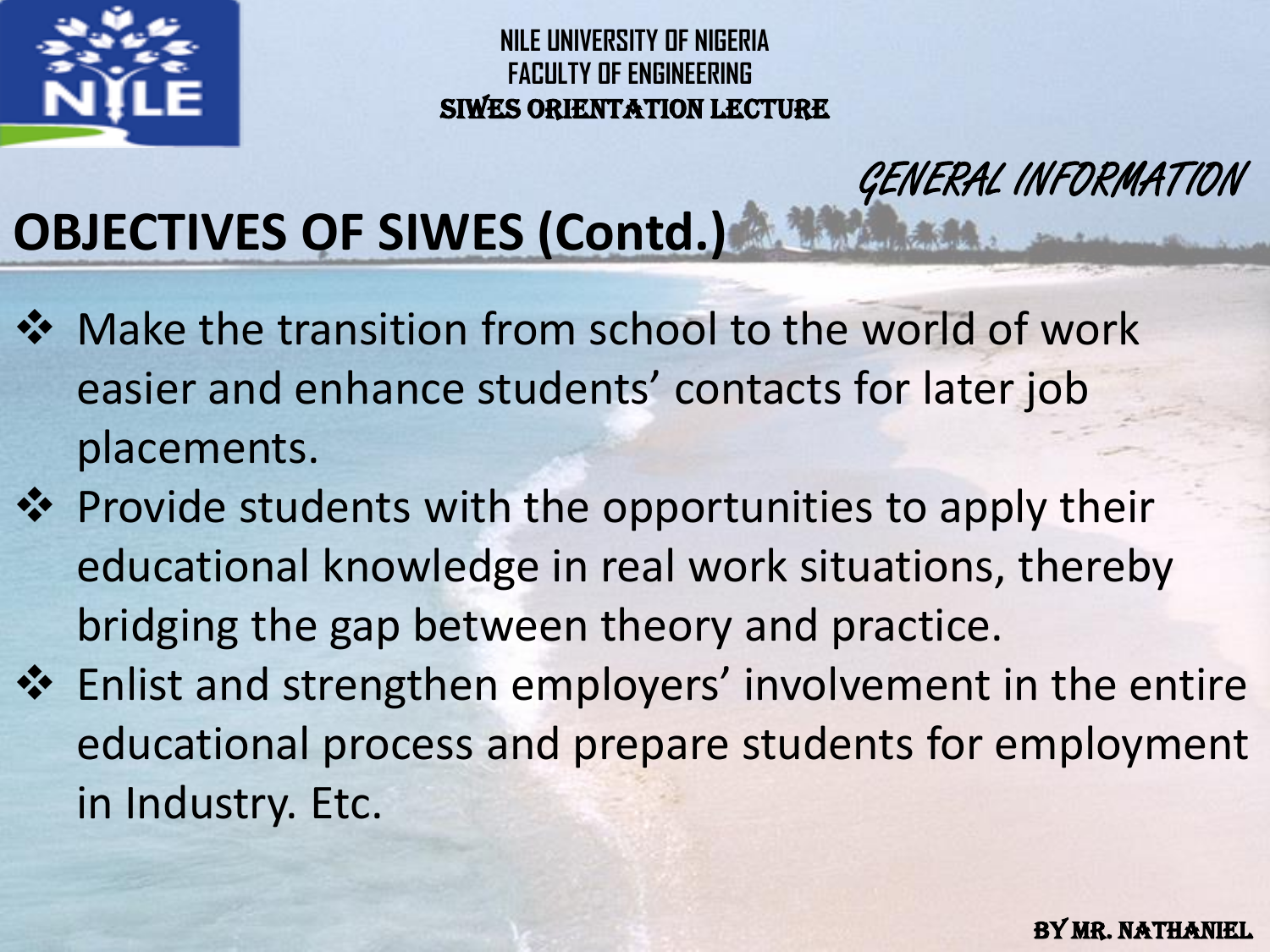

#### **BODIES INVOLVED IN THE MANAGEMENT OF SIWES** GENERAL INFORMATION

- $\div$  The Federal Government,
- $\dots$  Industrial Training Fund (ITF)
- Other supervisory agencies: National University Commission (NUC), etc.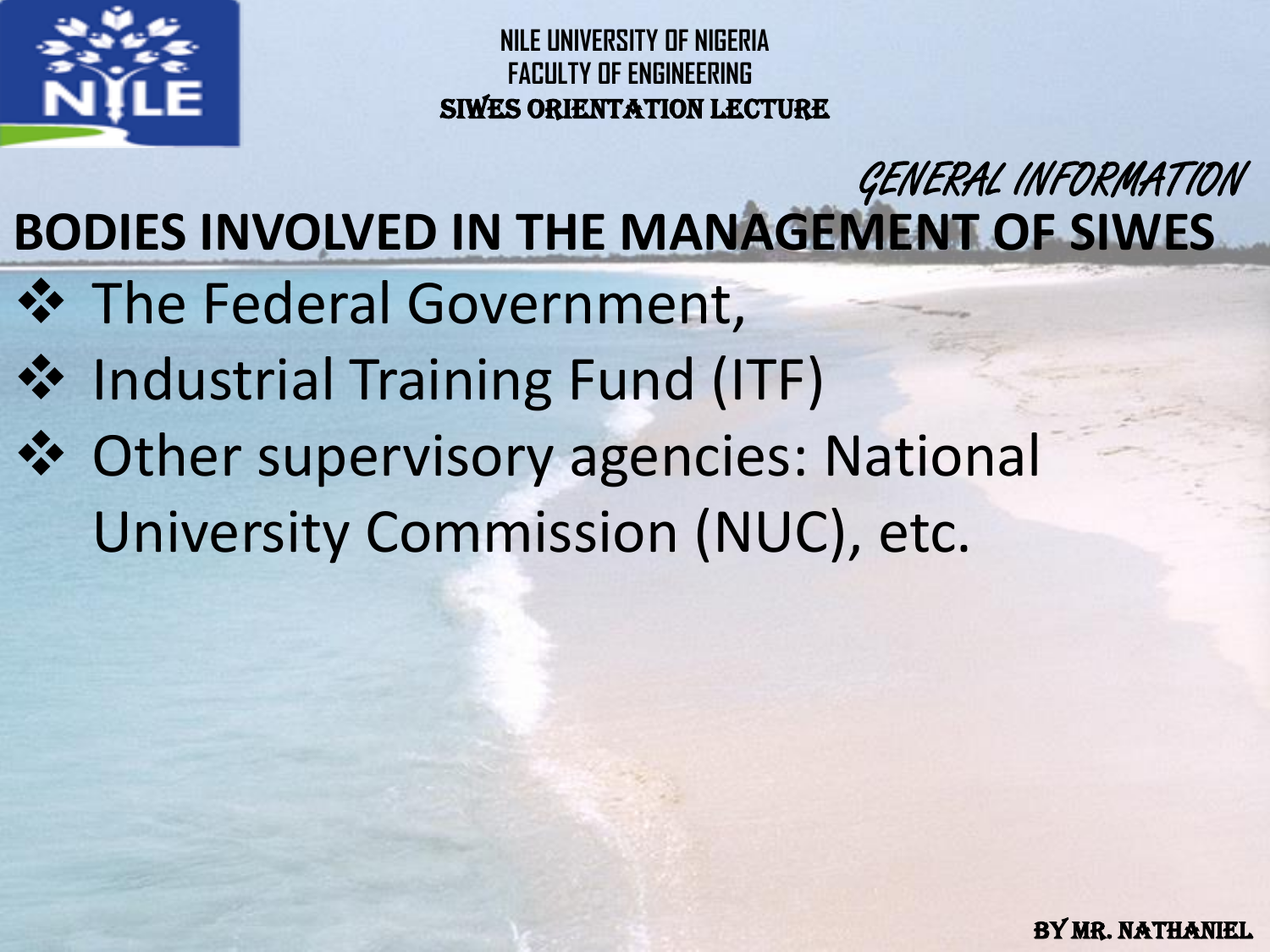

#### **The functions of these agencies above include:** GENERAL INFORMATION

- ❖ Ensure adequate funding of the scheme;
- Establish SIWES and accredit SIWES unit in the approved institutions;
- ❖ Formulate policies and guideline for participating bodies and institutions as well as appointing SIWES coordinators and supporting staff;
- ❖ Supervise students at their places of attachment and sign their lob-book and IT forms;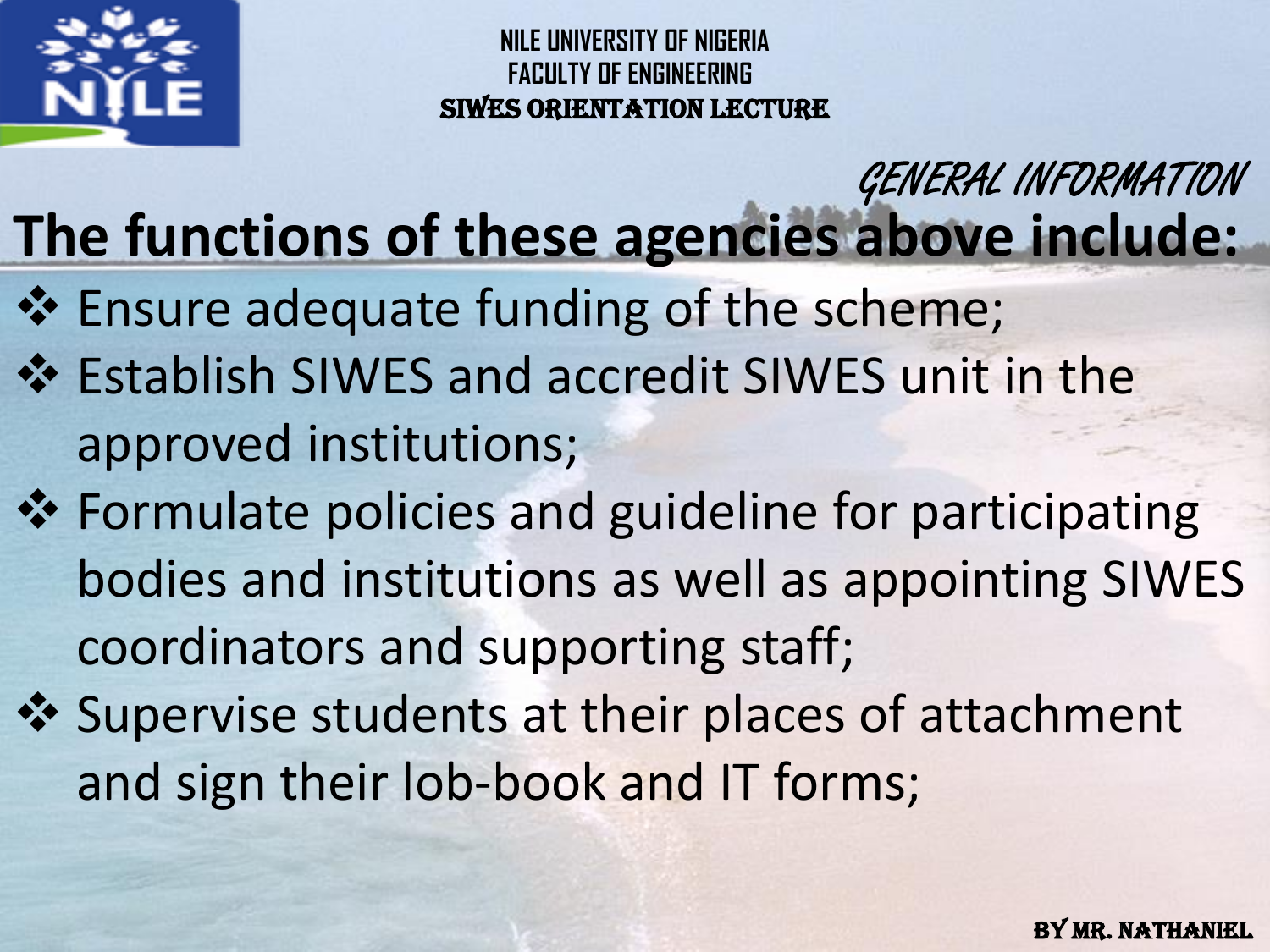

GENERAL INFORMATION

Vet and process student's log-book and forward same to ITF Area office;  $\div$  **Ensure payment of allowances for the** students and supervisors.

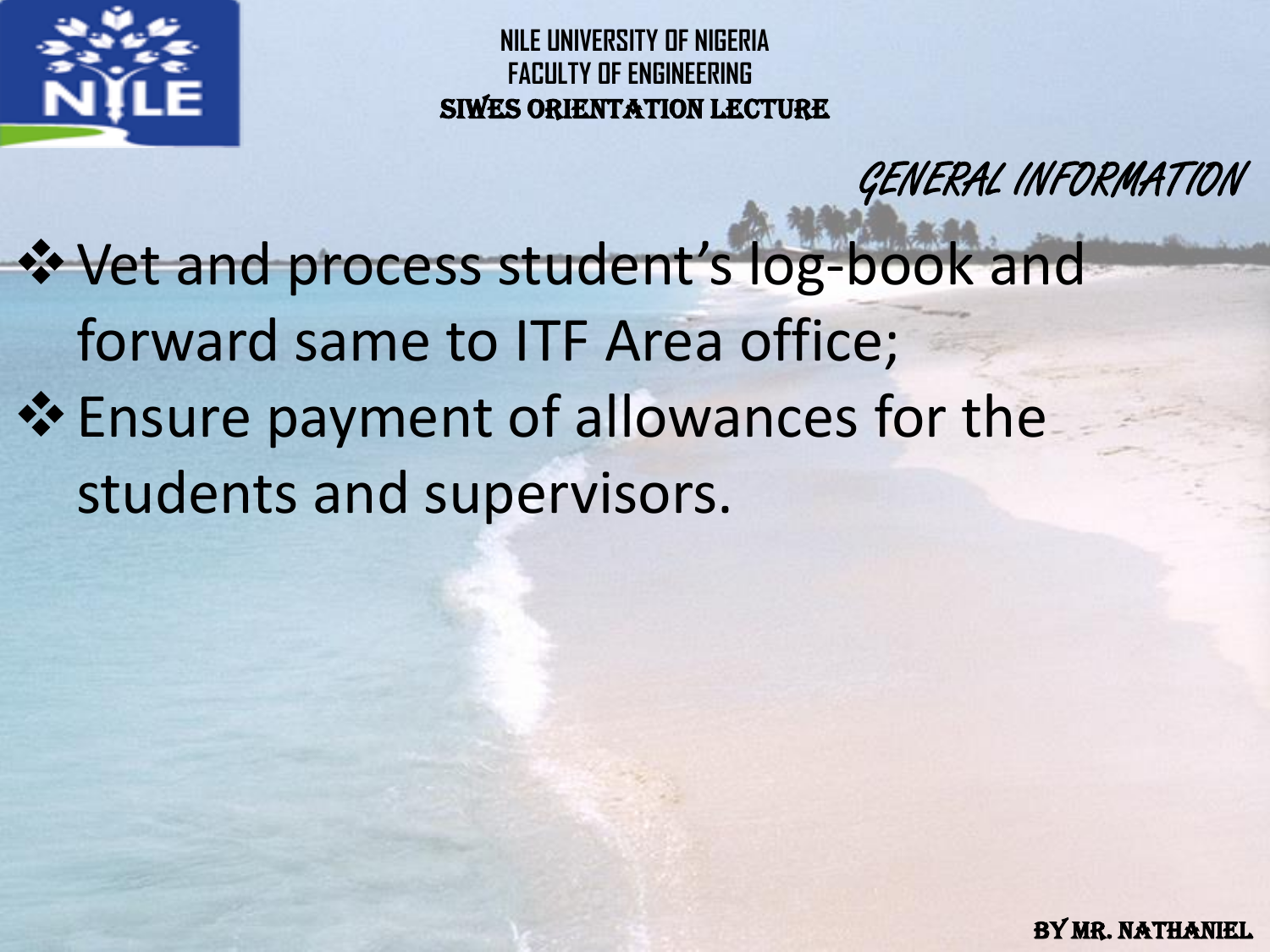

Therefore the success or otherwise of the SIWES depends on the efficiency of the Ministries, ITF, Institutions, Employers of labour and the general public involved in articulation and management of the program. Thus the evaluation of SIWES in tertiary institutions in meeting up with the needs for the establishment of the program is necessary.

GENERAL INFORMATION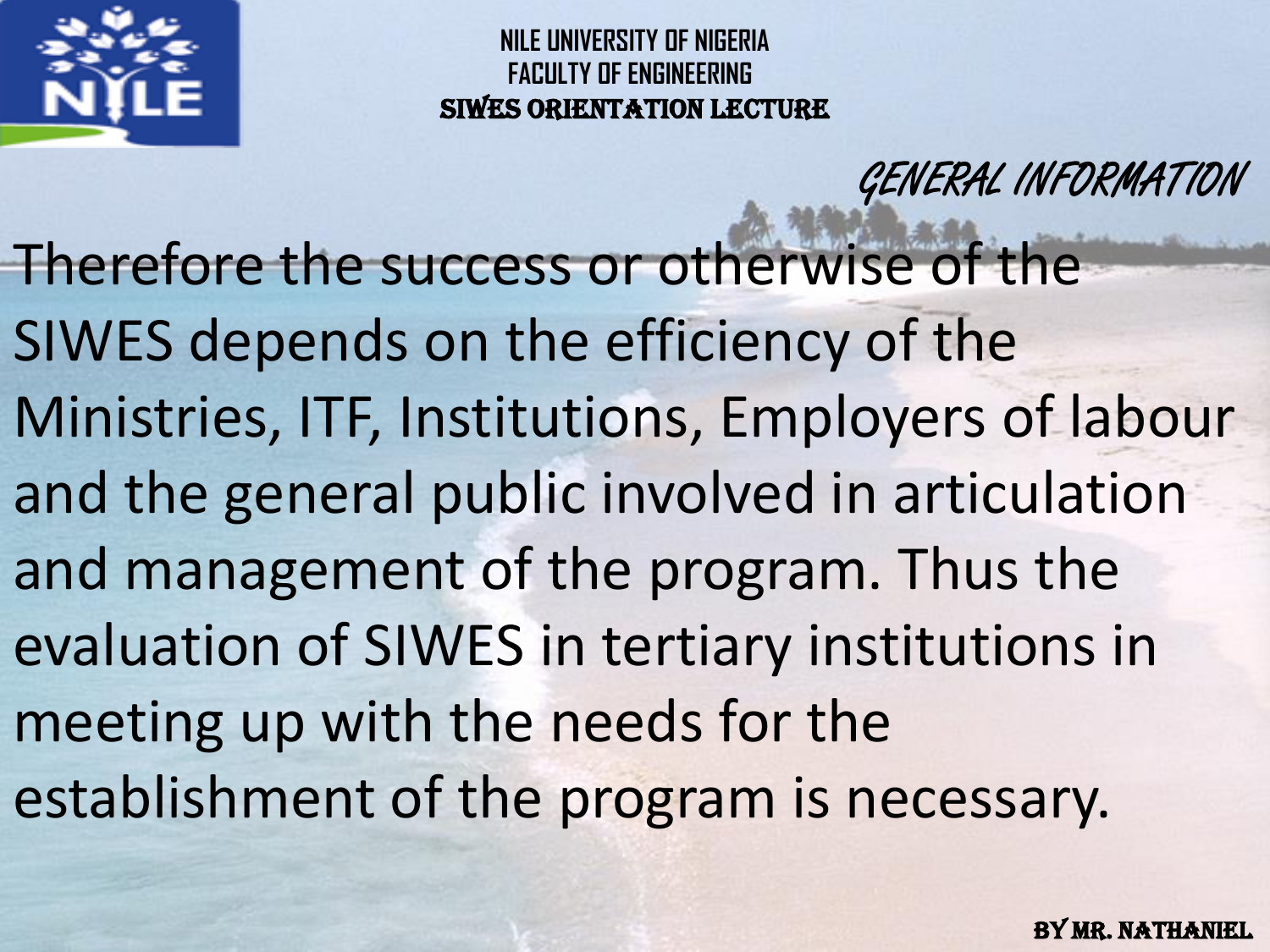

## **2. STEPS IN SIWES**

**STEP 1:** Students get **reference letter** from SIWES coordinator to seek for place of attachement.

**STEP 2:** Students seek and obtained **place of attachement.**

**STEP 3:** Students submits **Placement Offer Letter** to HOD for signature & stamp.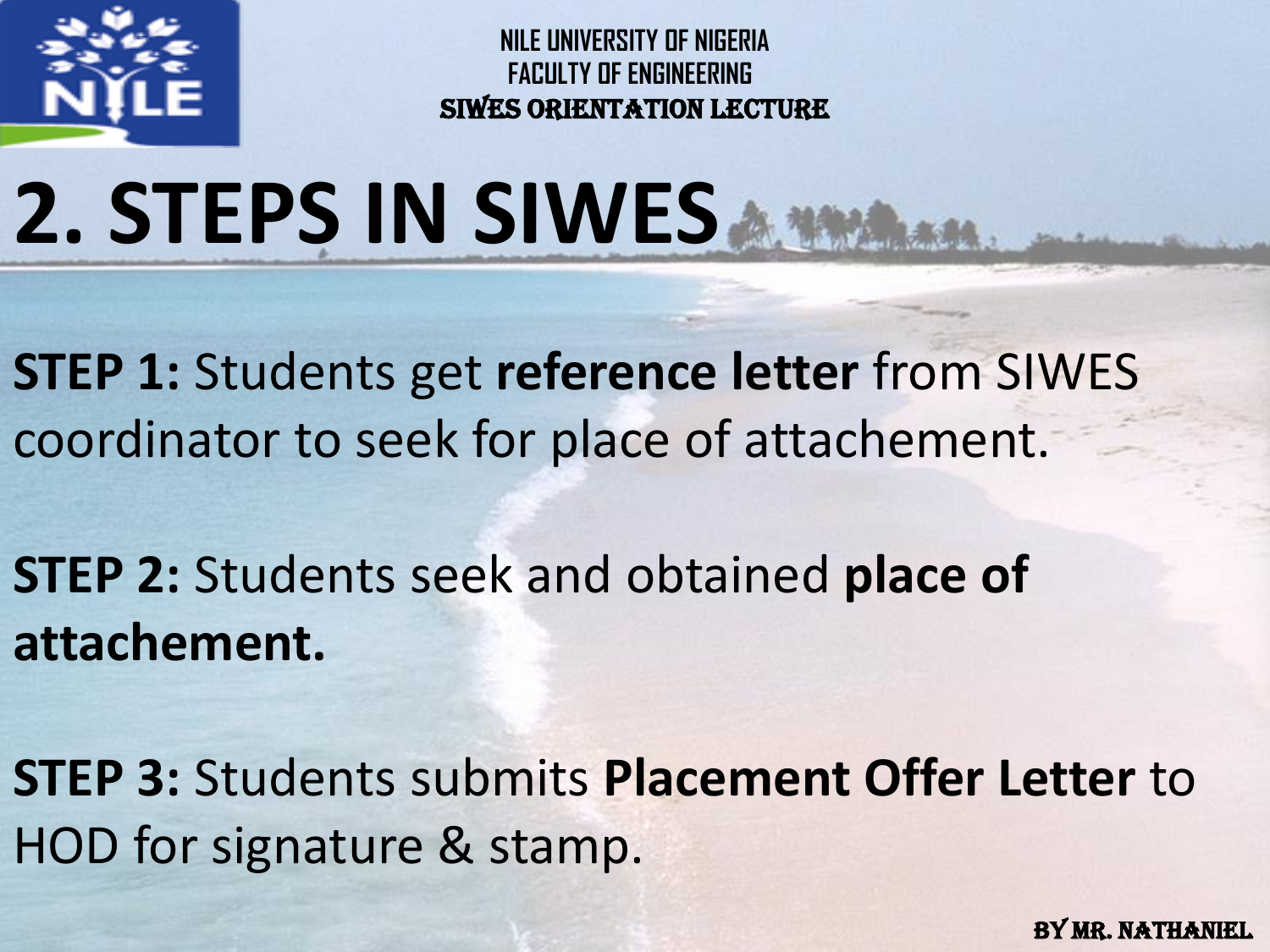

STEPS IN SIWES

#### **STEP 4: Online registrations:**

- ❖ Go to siwes.nileuniversity.edu.ng **❖ Point to REGISTRATION/SUBMISSION**
- Click on **Master list form** (fill & submit before 31st January, 2017)
- $\dots$  **Click on Placement form (fill & submit after** confirming your place of attachement, before 28th February, 2017)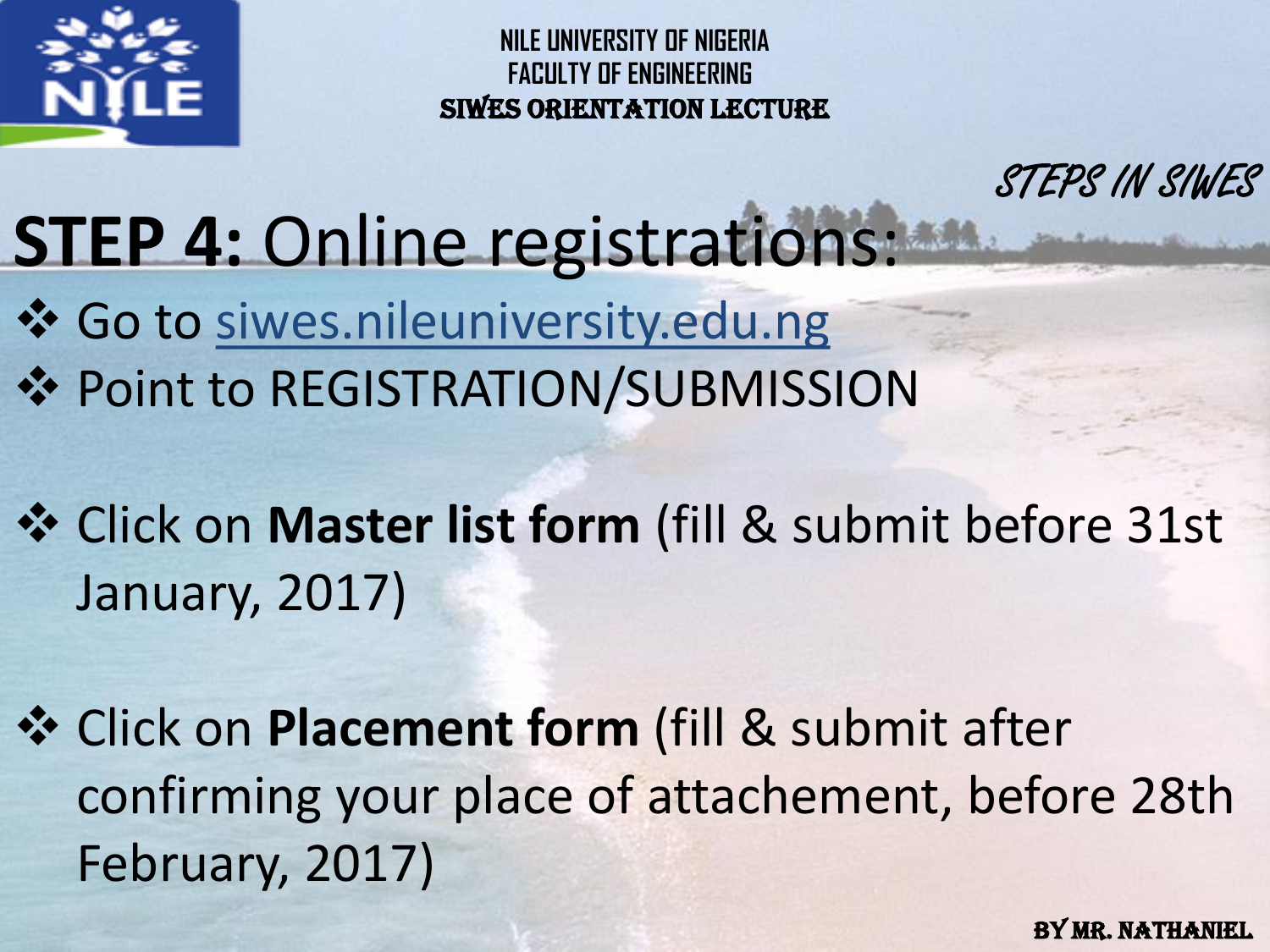

STEPS IN SIWES

**STEP 5:** Register SIWES as a course during your second semester online **course registration** (FEB. 2017) as follows:

 Faculty of Science – 300L **CSC 399**, **BIO 399** (3 credit)

Faculty of Science – 200L **ITP 299** (3 credit)

Faculty of Engineering – 400L **GET 499** (4 credit)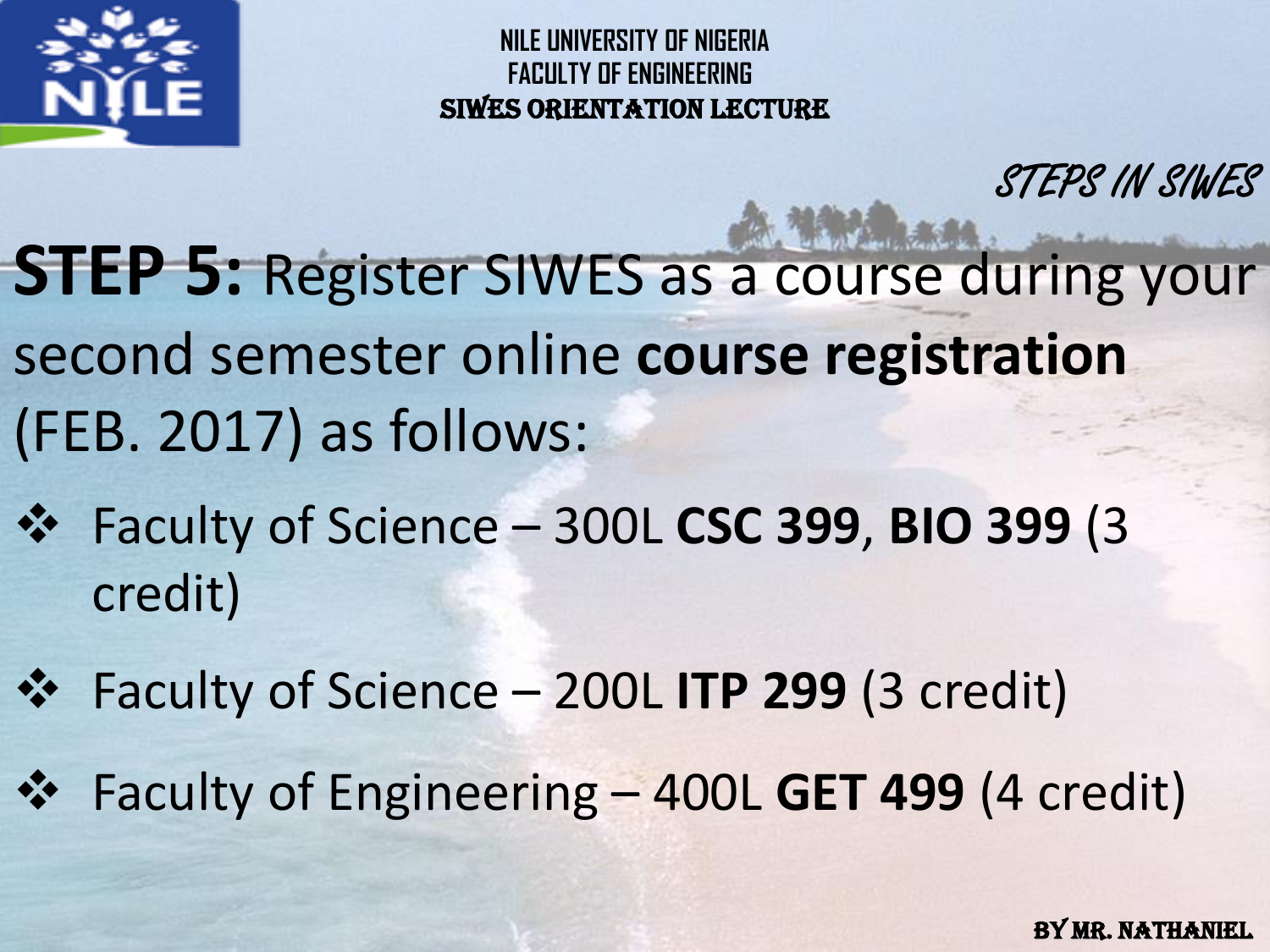

STEPS IN SIWES

**STEP 6:** Students **submits approved Placement Offer Letter** stamped & signed by HOD to **departmental SIWES Officer** & **collect** the following:

- **Log book**
- **Form 8**

 $\diamondsuit$  **Student Commencement of Attachement Form (SCAF) &**

 **Student Evaluation Form**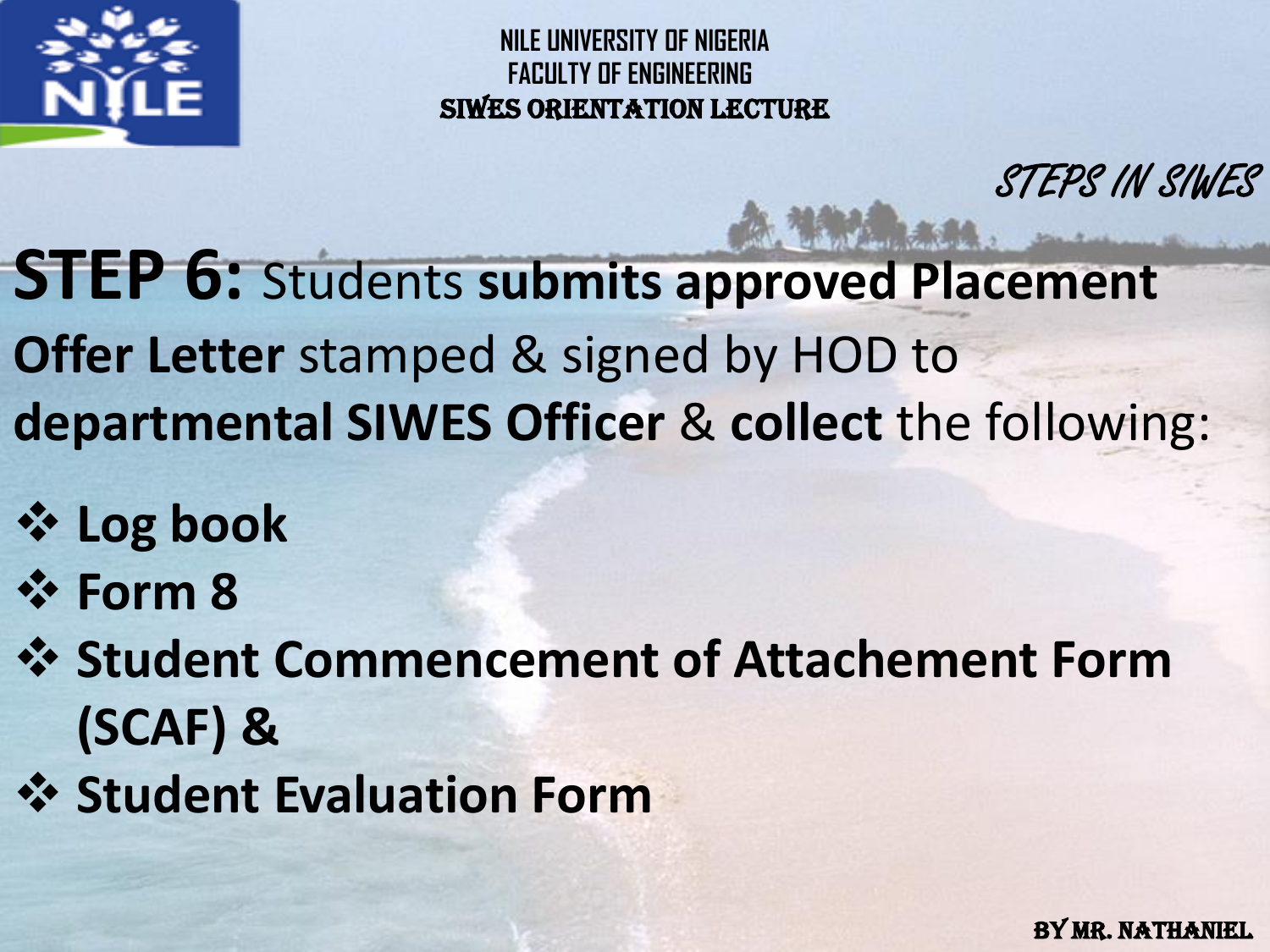

STEPS IN SIWES

**STEP 7:** The Student Evaluation Form is for your employer to fill & sign, returned to you in a sealed envelop.

**STEP 8:** SIWES coordinators pay suprised visits to students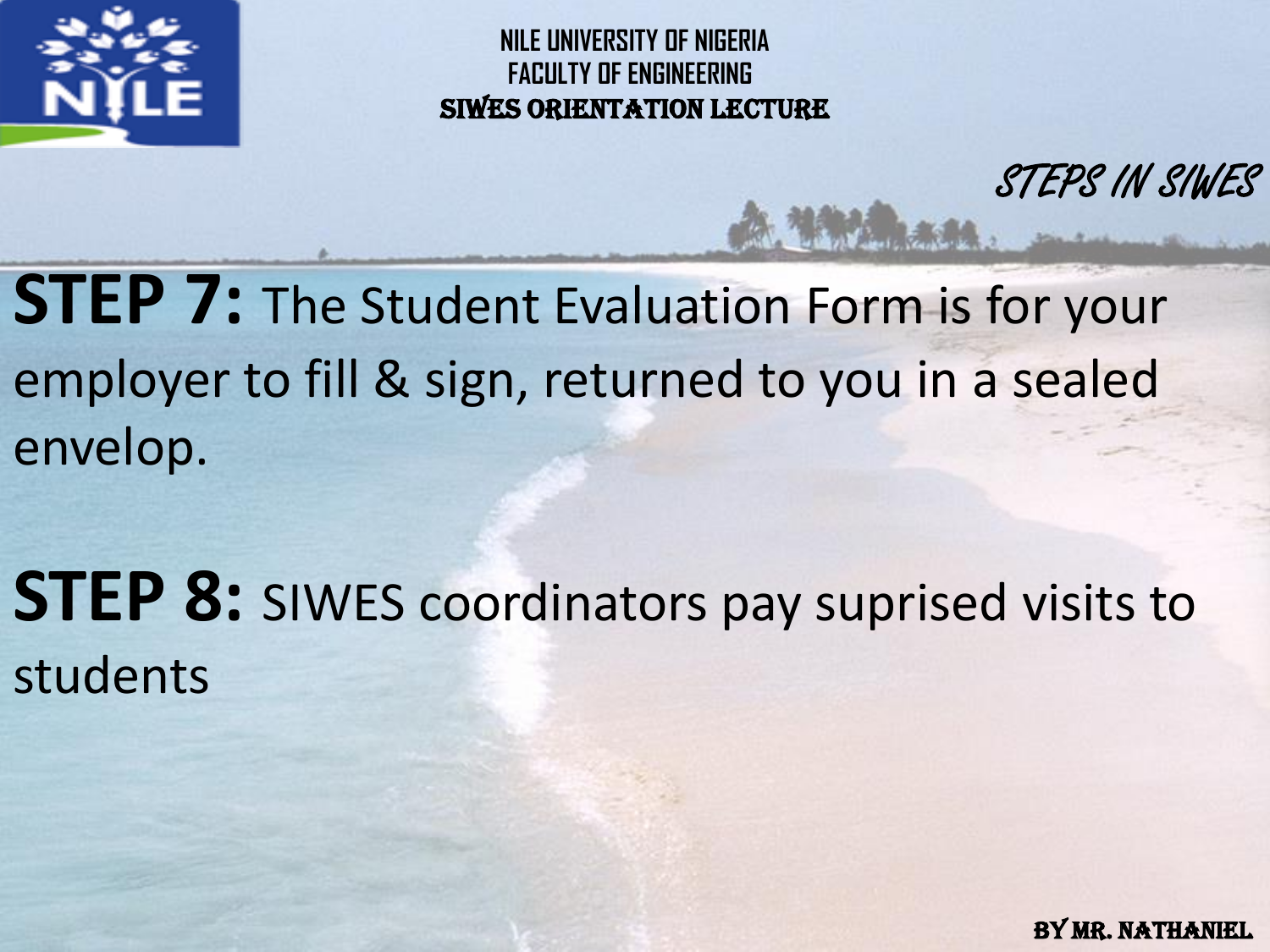

STEPS IN SIWES

**STEP 9:** On your return from IT, **submit** the

following to your **departmental SIWES Officer**:

- **Log book**
- **SIWES report (Hard copy-rail or spiral bound)**
- **SIWES report (Soft copy) online**
- **Form 8**
- $\diamondsuit$  **Student Commencement of Attachement Form (SCAF) &**
- **Student Evaluation Form (sealed in envelop)**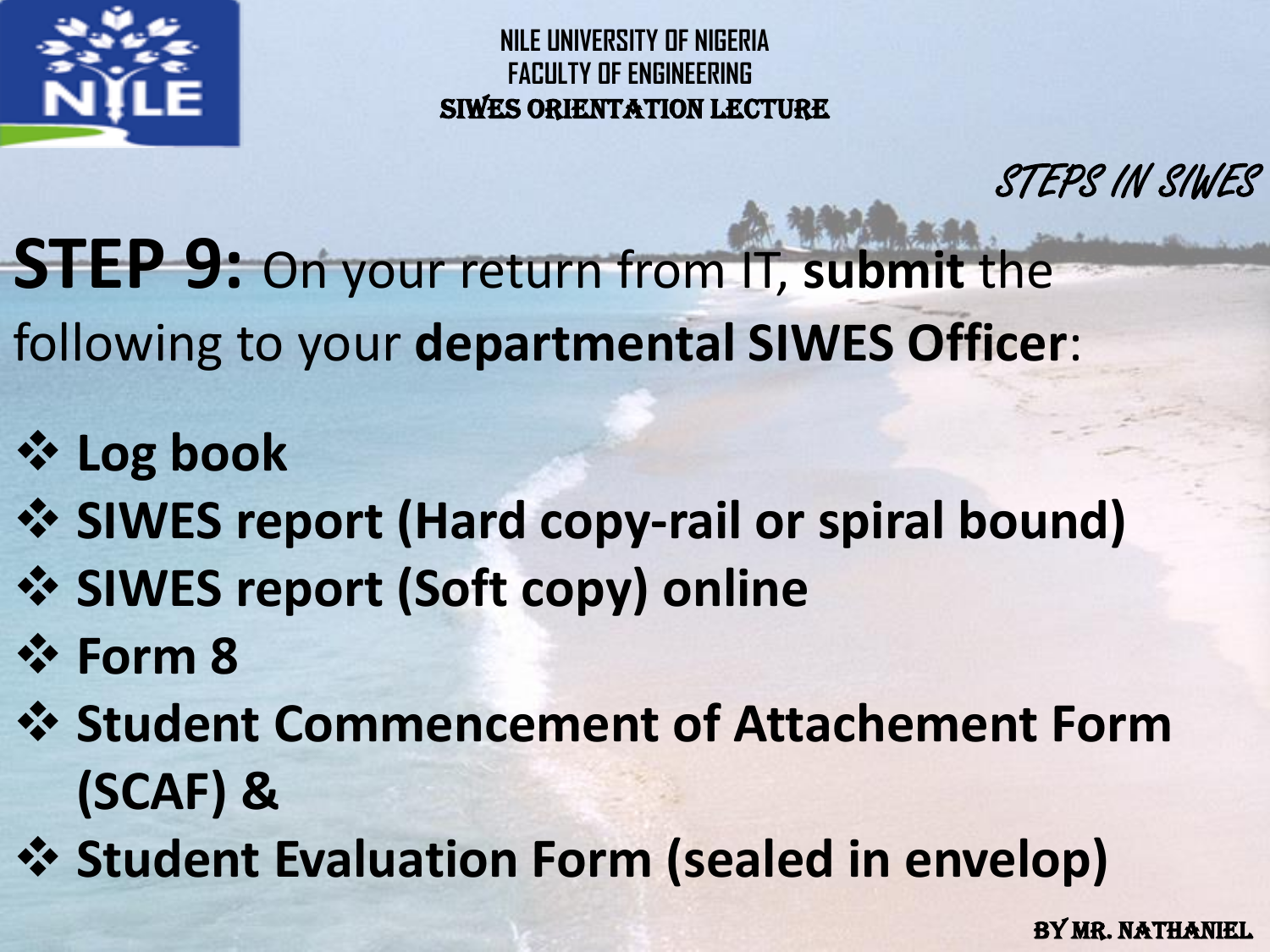

STEPS IN SIWES

### Submit your SIWES report (Soft copy) online thus:

Go to siwes.nileuniversity.edu.ng **❖ Point to REGISTRATION/SUBMISSION**  Click on **Report Submission** (fill the form as required & Submit)

By MR. NATHANIEL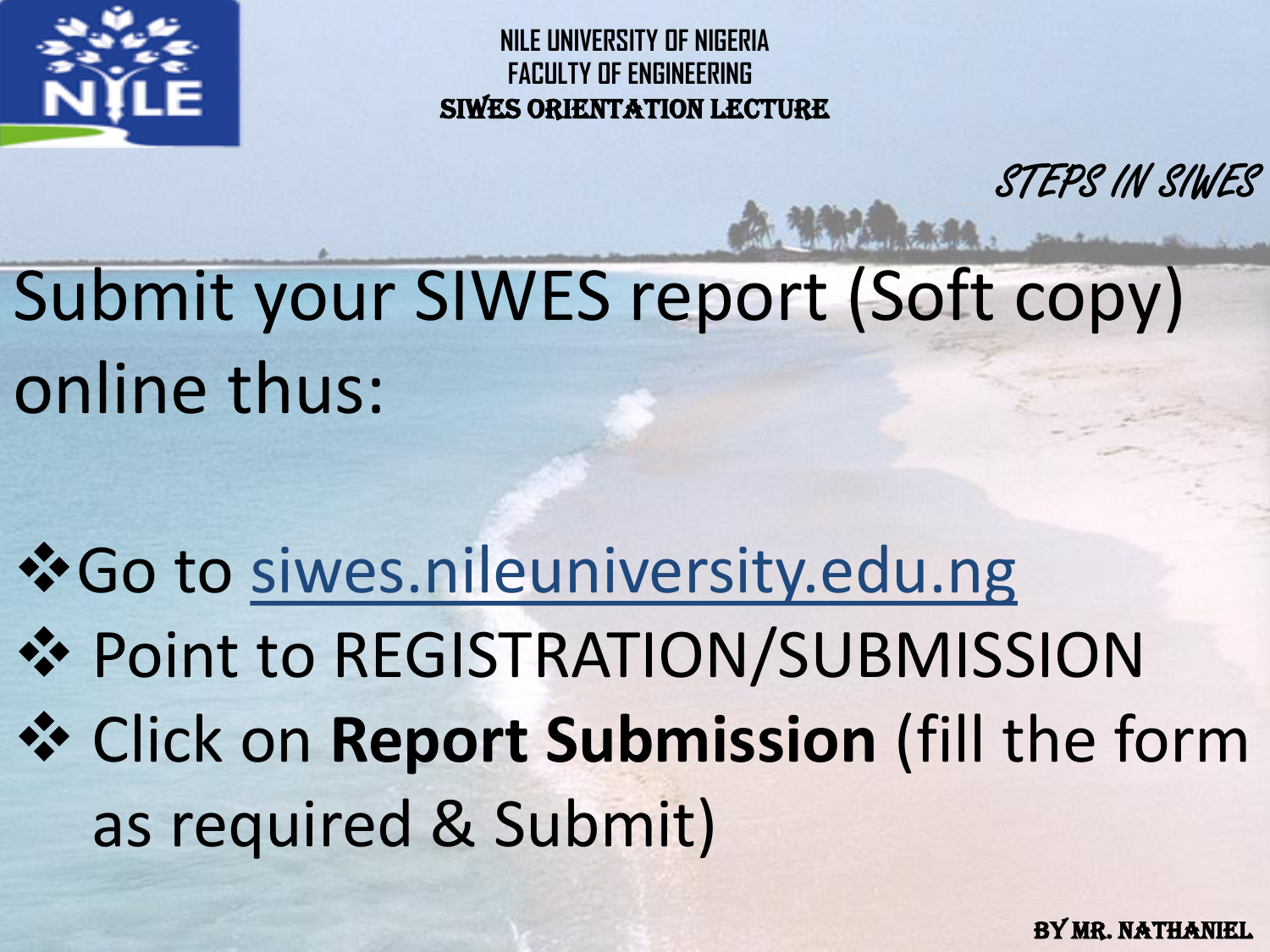

STEPS IN SIWES

**STEP 10: Defend your SIWES on the** given date, thus:

- *☆* Dress corporate
- Give a power point presentation

[to capture background of the company, the practical knowledge you've acquired, relate your practical knowledge to the theories you learned in school, challenges, recommendations, answer questions, etc.]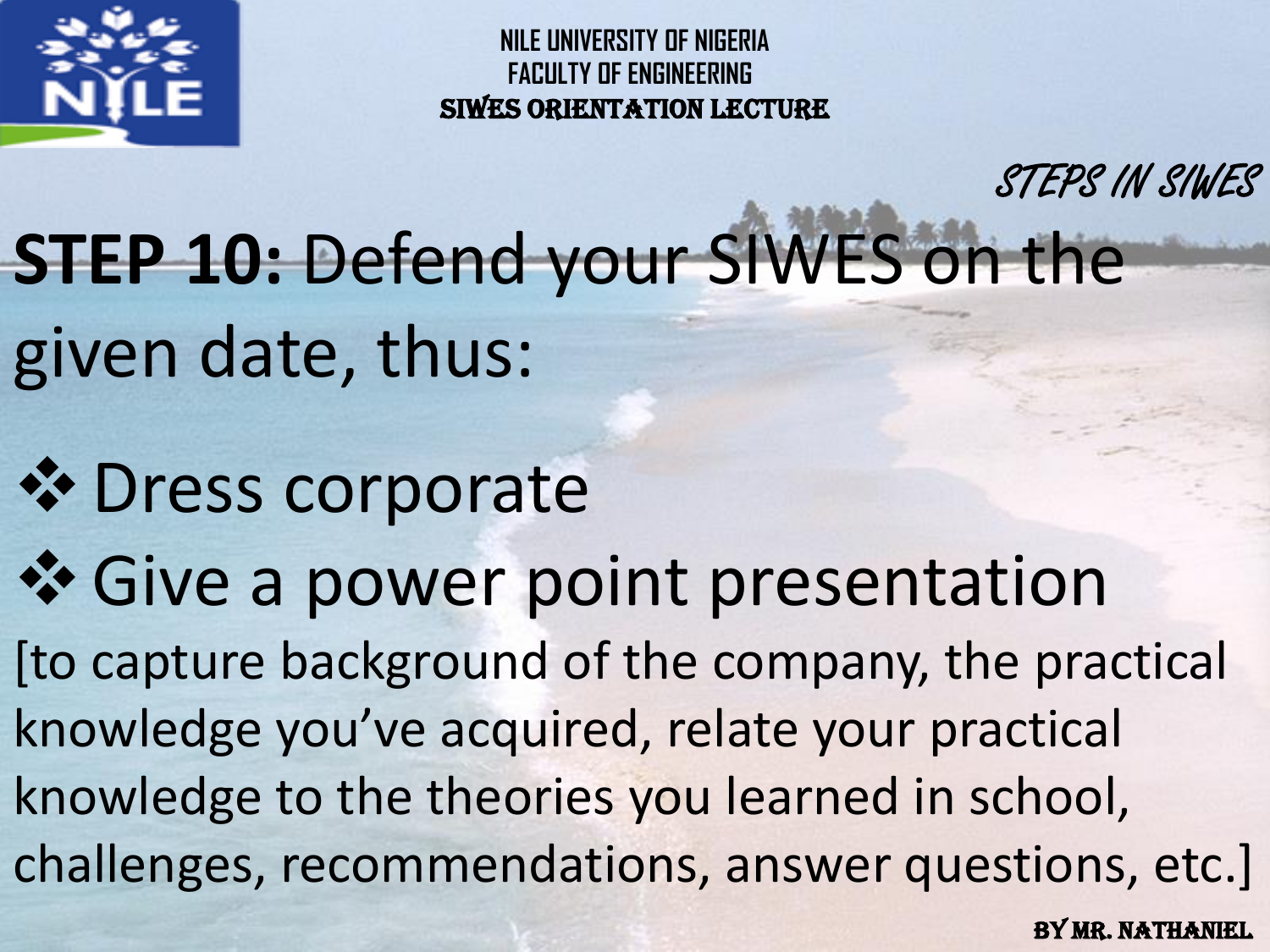

## **3. SIWES LOGBOOKING**

- Fill logbook as directed & always keep it upto-date
- Write summary of weekly activities, with relevant diagrams
- Attache additional diagrams if necessary Get logbook signed by those involved

*Note:* have a notebook to write your daily activities, write the summary of weekly activities into logbook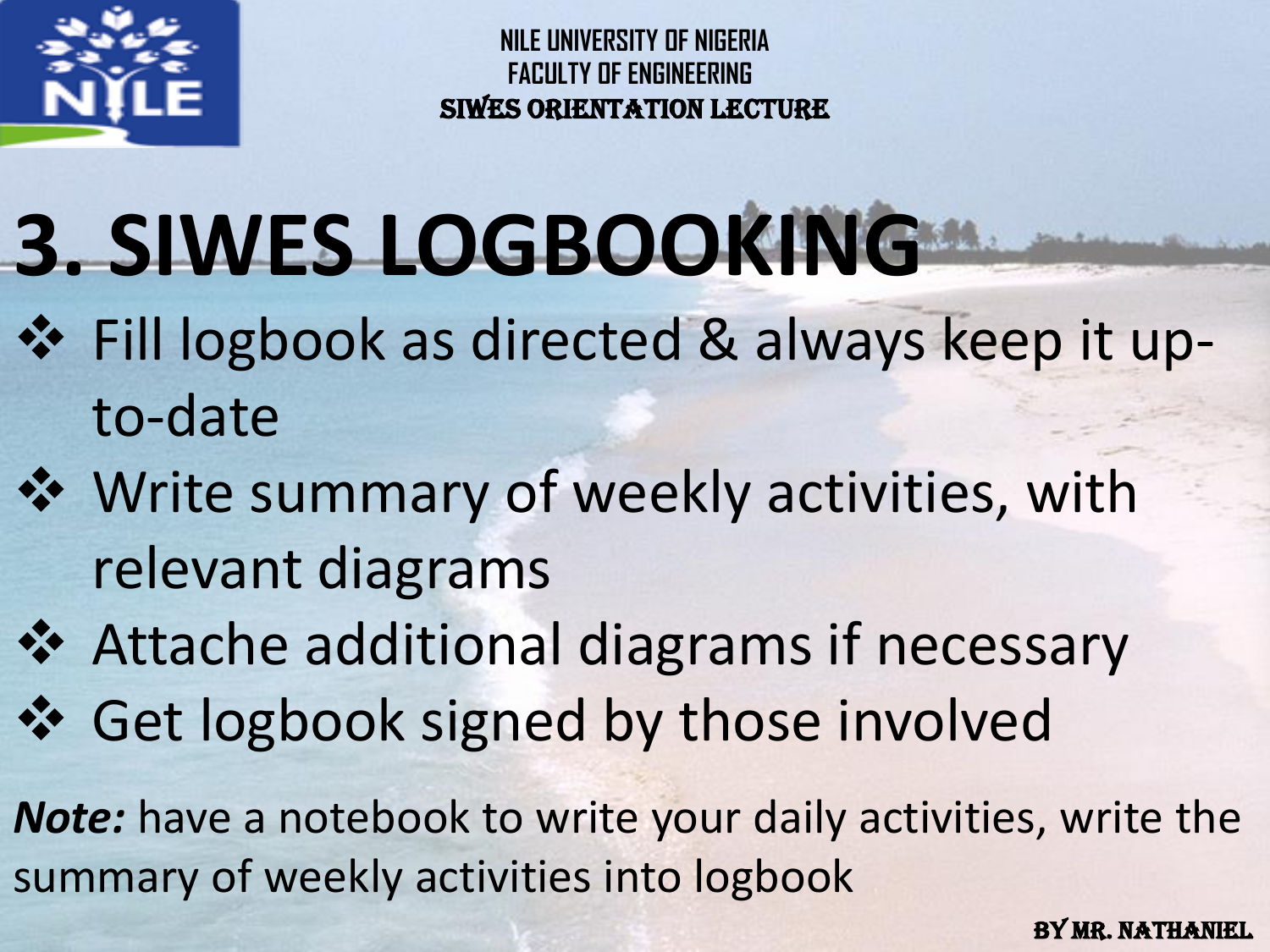

### **4. SIWES REPORT WRITING FORMAT**

❖ Show report writing format...

- write report in the format shown
- each chapter starts on new page
- use appropriate size for headings & subheadings
- **use font type Cambria, size 12, text colour black,** double line spacing for body text
- **number pages, etc.**